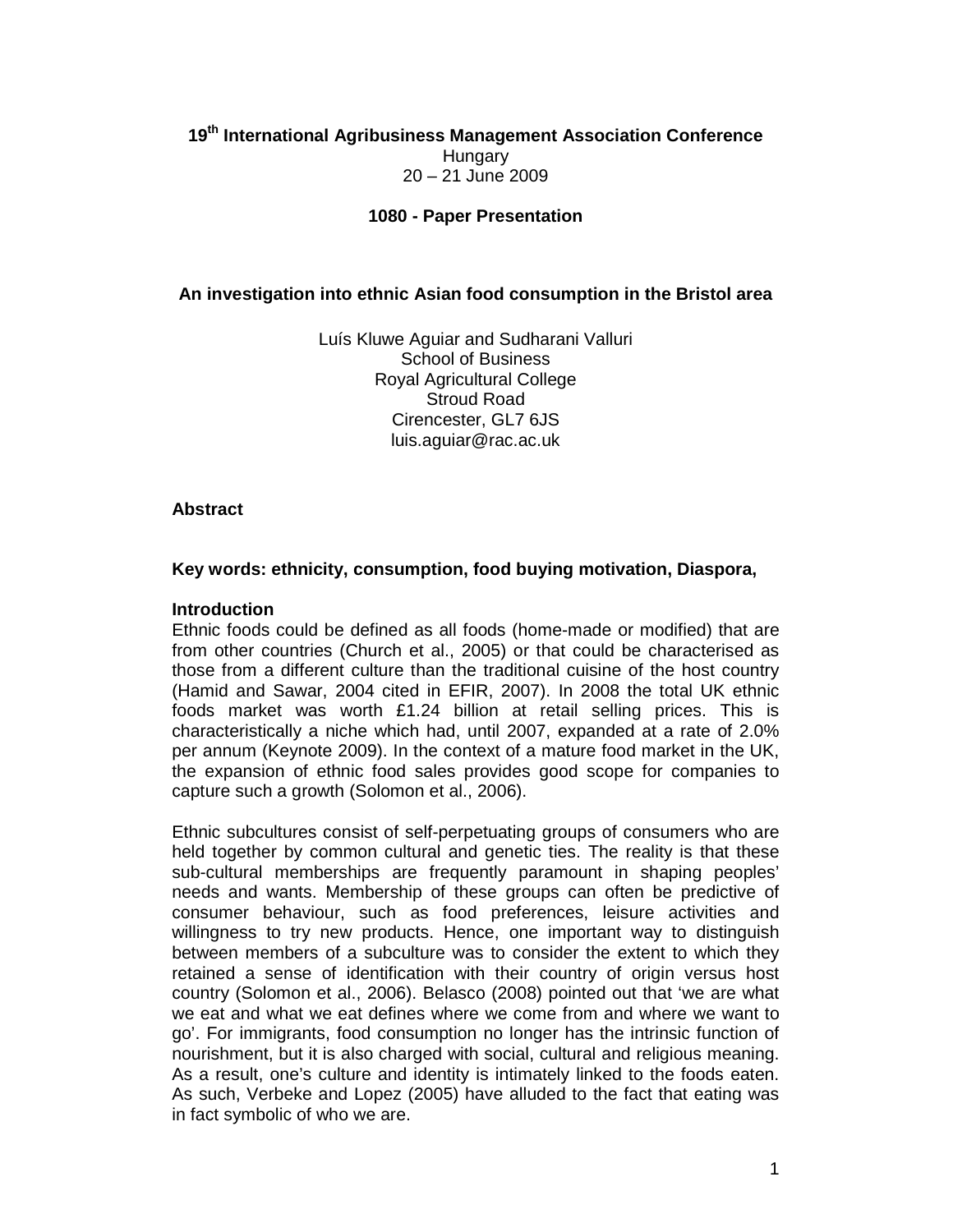In this sense, ethnic and religious identity was considered a significant component of a consumers' self–concept. According to Sook-Lee (2002), cultural identity established by food ethnicity preference and consumption was 'formed by complex configurations of one's awareness of one's own culture and recognition of the social group to which one belongs in practice'. Furthermore, what united an individual with the community was the aesthetic experience, that is, the ability to feel emotion together with others in the community and to share the same ambience (Webster, 1994).

Jamal (2003) proposed that consumers of different ethnic backgrounds were skilled navigators who frequently engaged in culture swapping to sample the many tastes, themes and sounds of different cultures. Moreover, retailers of ethnic foods played the role of cultural intermediaries by facilitating culture swapping by promoting co-existence, tolerance and freedom of lifestyles amongst consumers of different ethnic backgrounds. In this sense, food retailing played the role of cultural intermediary in the construction and negotiation of different identities by consumers of different ethnic backgrounds. Food retailing would work as a catalyst of acculturation facilitating the consumption experiences of an ethnic minority and a mainstream consumer group.

### **Cultural Identity, Acculturation and Adoption**

Maffesoli's argument has some important implications for what is known as ethnic identity. While ethnic identity implies many dimensions, including 'a sense of common customs, language, religion, values, morality, and etiquette (Manfesoli (1996) in Jamal, 2003) and (Webster, 1999:321), identity can also be viewed as a process of self identification whereby individuals define themselves and others into specific groups using different labels. In other words, a person's ethnic identity involves one's sense of belonging to a group, as well as the feelings that go with being part of that group. In this sense, ethnic identity could be viewed as a complex psychological process that involves perceptions, cognition, and affect and knowledge structures about how a person thinks and feels about him or her and others in the society. Since one can experience mixed emotions or ambivalence at a given time, there is every possibility that one can also experience multiple and co existing identities (Chapman, 2000).

On the basis of this, (Oswald 1999: 304) argued that in consumer culture ethnic identity can be bought, sold and worn like a loose garment. He concluded that persons in multicultural societies were likely to have a set of ethnic and other identities that might be differentially salient. In other words consumers are expected to have multiple selves whereby they act differently in different situations and with different individuals. Consumers are thus likely to use the consumption process as materials with which to construct and maintain multiple and co-existing identities.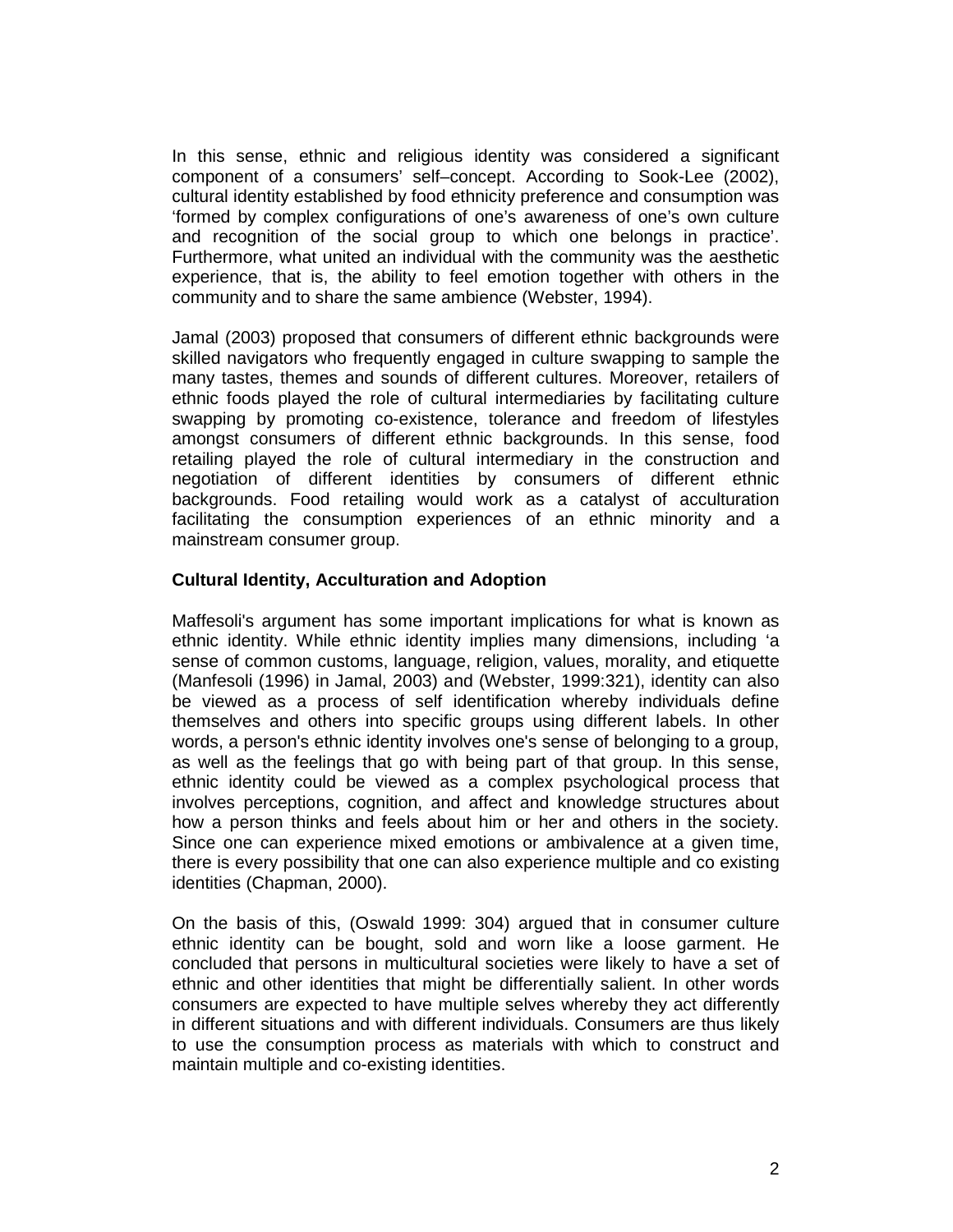The role of retailing in such a context could be viewed as a **cultural**  *intermediary* whose function is to facilitate the experiences of multiple identities by producing new symbolic meanings and their interpretations. However, there is a lack of empirical evidence to support the proposition that retailing plays the role of cultural intermediary in the construction and negotiation of different identities by consumers of different ethnic backgrounds. This research seeks to fill the gap in the literature by discussing the role of retailing in consumers' negotiations of different identities. The research is based is on 'ethnographic' and 'interpretive' study of acculturation of consumption experiences of an ethnic minority and a mainstream consumer group in Bristol, UK

Many authors have tried to conceptualise human consumption decisions (Fishbein and Ajzen (1975); Blake (1999); Kollmus and Agyeman (2002)) and, more specifically, food choice in the models of Herne (1995) and Marshall (2002), amongst others. Consumer decision is based on conscious and unconscious attributes that take into consideration personal characteristics, the surrounding environment, past experiences, information, and intrinsic as well as extrinsic characteristics. The interaction of these various factors plays an important role in determining food choice. In the case of immigrants, price, availability and brands that are easily recognised are relevant determinants in cases of search for key ethnic ingredients. When foodstuff or ingredients are not found, migrants are led to some process of acculturation in order to adapt to a new environment.

Since enculturation is the process by which individuals become members of their own culture, acculturation means movement, distancing and transformation of individual's choices based on one culture in relation to another. Palumbo (2004) proposed a bi-dimensional model to explain how the immigrant cultural set and the host's country culture interact. Over time, rather than total assimilation, acculturation would take place. In the process of acculturation, immigrants could become integrated, assimilated, separated or marginalised.

Yet, Peñaloza defined 'consumer acculturation as the general process of movement and adaptation to the consumer cultural environment in one country by persons from another country'. Here, individual differences such as age, social class, gender, recency at arrival, language used, the length of stay in the host country and ethnic identity would affect how the process of change took place (Peñaloza, 1994). She mentioned the possible outcome of a process of acculturation would be either to assimilate the host's culture, exhibit a mixed behaviour of accumulation or maintain the original culture. Jamal (1998) concurs with a two-way idea of a transitional acculturative process in which the immigrants are exposed to the host's culture at the same time as the host's nation culture is exposed to the culture of the migrants. Jamal stated that it takes time in order for a full process of acceptance of ethnic cuisines (Jamal, 1998).

Nonetheless, an immigrant's rate of adoption of different aspects of a new culture, for example, products and services, deserves special attention.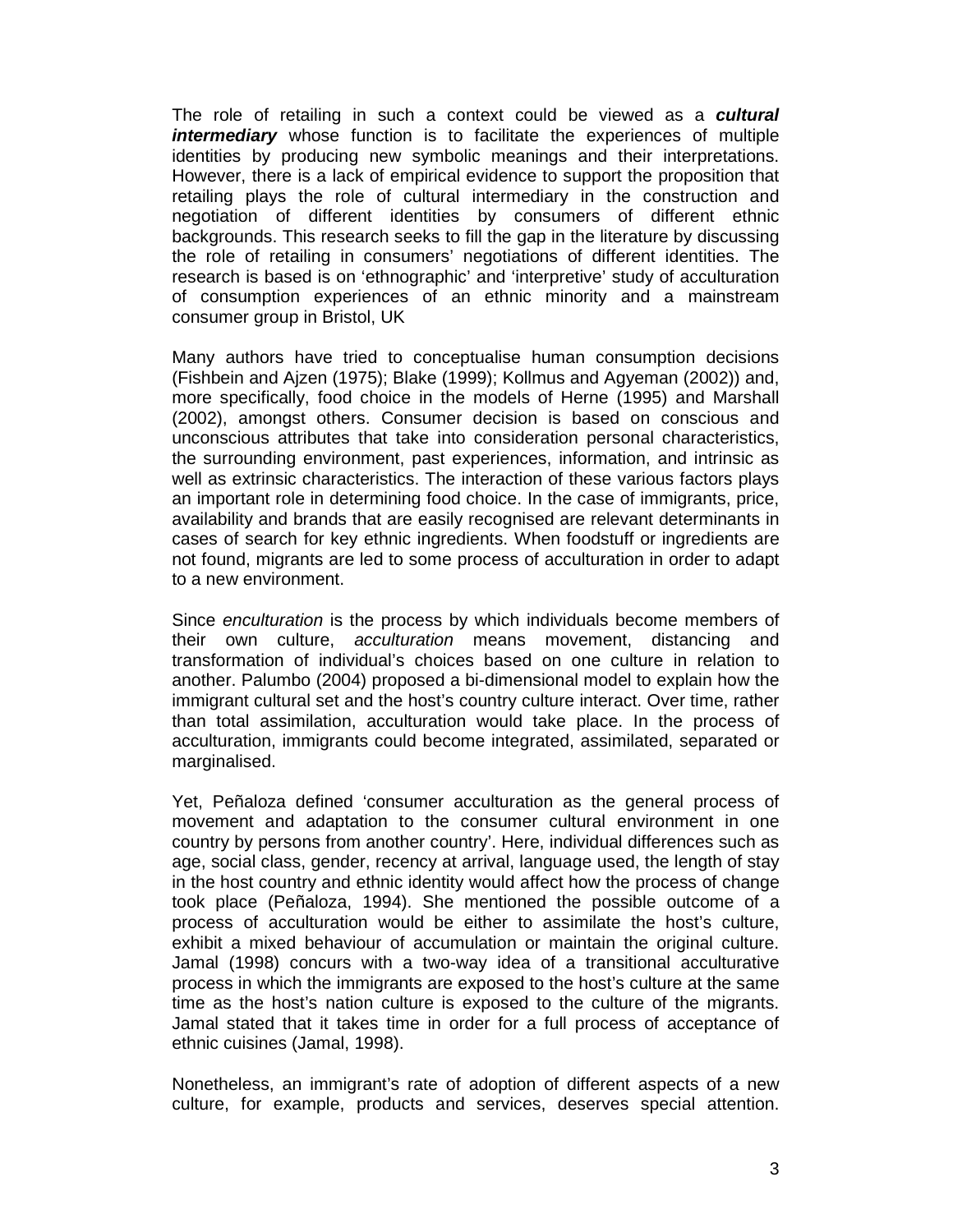Despite Verbeke and Lopez (2005) mentioning that food has strong cultural symbols which are learnt from childhood, it is unlikely that one would give it up at in old age. Glock and Nicosia (1964), cited by Hui et al. (1997), on the one hand, have mentioned that some consumption behaviours tended to relate more closely to key cultural values of an ethnic group and were, therefore, more resistant to acculturative pressures. Moreover, some consumption behaviours may undergo changes even after minimal contacts with another ethnic group. This is what Andreasen (1990) called 'cultural interpenetration', or the exposure of members of one culture to another through either direct or indirect experience. However, aspects of the mainstream culture of the host country are generally expected to be adopted less rapidly by a minority group. Overall Hamid and Sawar (2004) proposed that through acculturation ethnic foods ended up contributing to the diversity of traditional or host cuisine.

Writing on consumption based on ethnic origin, Hui et al. (1998) proposed ethnicity indicators that could be fixed, for example, origin, hence remaining unchanged, even after a prolonged contact period with another ethnic group. Yet, cultural behaviour could be partly influenced by a person's own choice and preference. On the one hand, Hui et al. (1998) have mentioned that some consumption behaviours tended to relate more closely to key cultural values of an ethnic group and were, therefore, more resistant to acculturative pressures. As proposed by the same authors, ethnicity impacting on consumer behaviour was a reflection of a belief that consumption is primarily a cultural phenomenon. In this sense, migrants attempted to reproduce their original food habits through the ingestion of food staples. Hence, resistance towards adoption of foods from the host country would work as a means of reaffirming ethnic origin as the original national food culture is preserved.

Rogers (1983) proposed a model consisting of stages of adoption or acceptance that when applied to ethnic consumption. That model can be adapted to the case of ethnic consumption as a stage one would be when the ethnic population has just started to be part of the host country. As time goes by and with the ethnic group interacting more with the host people some sharing of foods and food ingredients would take place. As a result, a market develops, and shops and restaurants start to cater for the needs of the ethnic population in the neighbourhoods where they are more representative. Consequently, at stage two a new supply chain catering for specific ethnic needs would start to develop in the host's country. As the offer of foodstuff becomes more prominent, local people would start to visit shops and grocery stores catering for the ethnic groups. With increased demand, the market tends to expand. Foreign travel could even support the growth in demand for ethnic foodstuffs resulting in a fourth stage of acceptance where the ethnic food is accepted by the local people who feel confident enough to even prepare specific ethnic cuisines. This would lead to the final stage of total acceptance, characterised by home cooking.

#### **Aims and Objectives**

An immigrant's rate of adoption of different aspects of a new culture deserves special attention. In order to further understand the ethnic market, a study was carried out aiming at identifying and analysing consumers' preferences and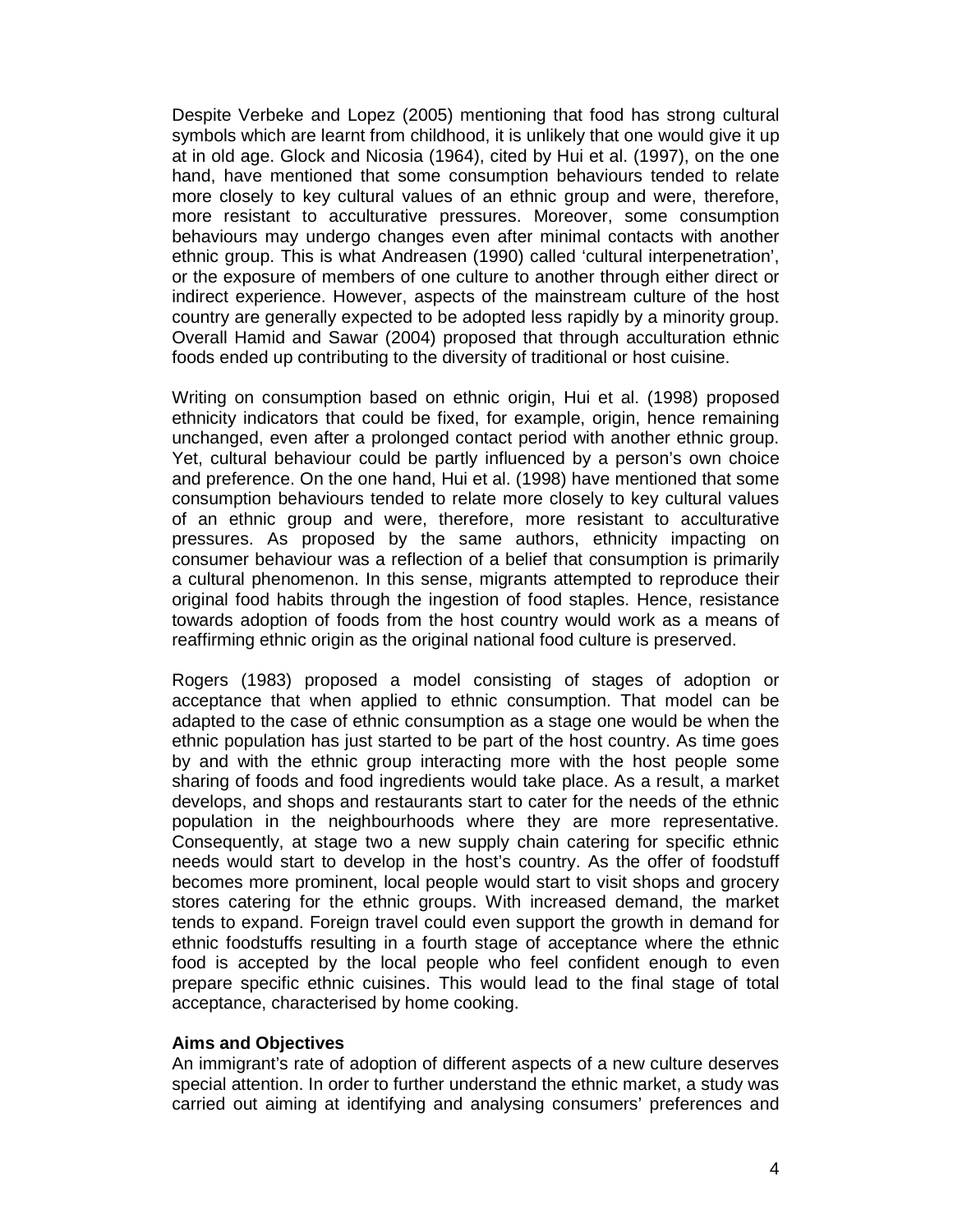motivations for consuming ethnic Asian<sup>1</sup> foods. It was intended to ascertain how Asians in Diaspora related to ethnic food consumption in an area in the UK not studied before.

### **Methodology**

The study has a qualitative nature. Bristol, in the southwest of England, was the focus area of this study because it is renowned for its multicultural society. Overall, Bristol houses some 2.9% of Asians hence providing an excellent opportunity for exploring ethnic food market issues. Secondary data confirmed the strong presence of an Asian community in Easton, a neighbourhood of Bristol as seen from the table below. Firstly, face-to-face interviews were carried out with a sample of owners of Asian food grocery outlets. The outlets had been pre-selected based on the size of the establishment, the length of time in business and some key products they carried. In addition, a questionnaire was piloted and then rolled out from a sample of randomly chosen Asian and non-Asian residents of Easton. Some 129 questionnaires were conducted during the month of March 2008, of which 121 were valid.

| <b>Race and Ethnicity</b> | <b>Number</b> |
|---------------------------|---------------|
| White                     | 20,501        |
| <b>Black or African</b>   | 354           |
| Asian                     | 920           |
| Chinese                   | 321           |
| Other races               | 203           |
| <b>Total</b>              | 22299         |

| Table 1 - Ethnic population of Easton based on national census2001 |  |
|--------------------------------------------------------------------|--|
|--------------------------------------------------------------------|--|

Source: National Office Statistics (2002)

## **Results**

-

The respondents sampled consisted roughly of 50% white British, 26% Asian and 24% African-Caribbean. Some 66% were female and 34% males. The gender imbalance in the respondents was not considered a problem as the food buying function is still predominantly carried out by females in Asian and African ethnic communities.

The attraction to Easton by ethnic minority groups was mainly due to affinity of race and culture making it a welcoming and affordable place to live. Consequently, Easton provides its residents with a range of ethnic specialty groceries that cater for their native foods, hence allowing for the different groups to continue their original food habits.

 $1$  The term Asian is used here for foods and people originated from the Indian subcontinent, Pakistan, India, Bangladesh and Sri Lanka former British colonies.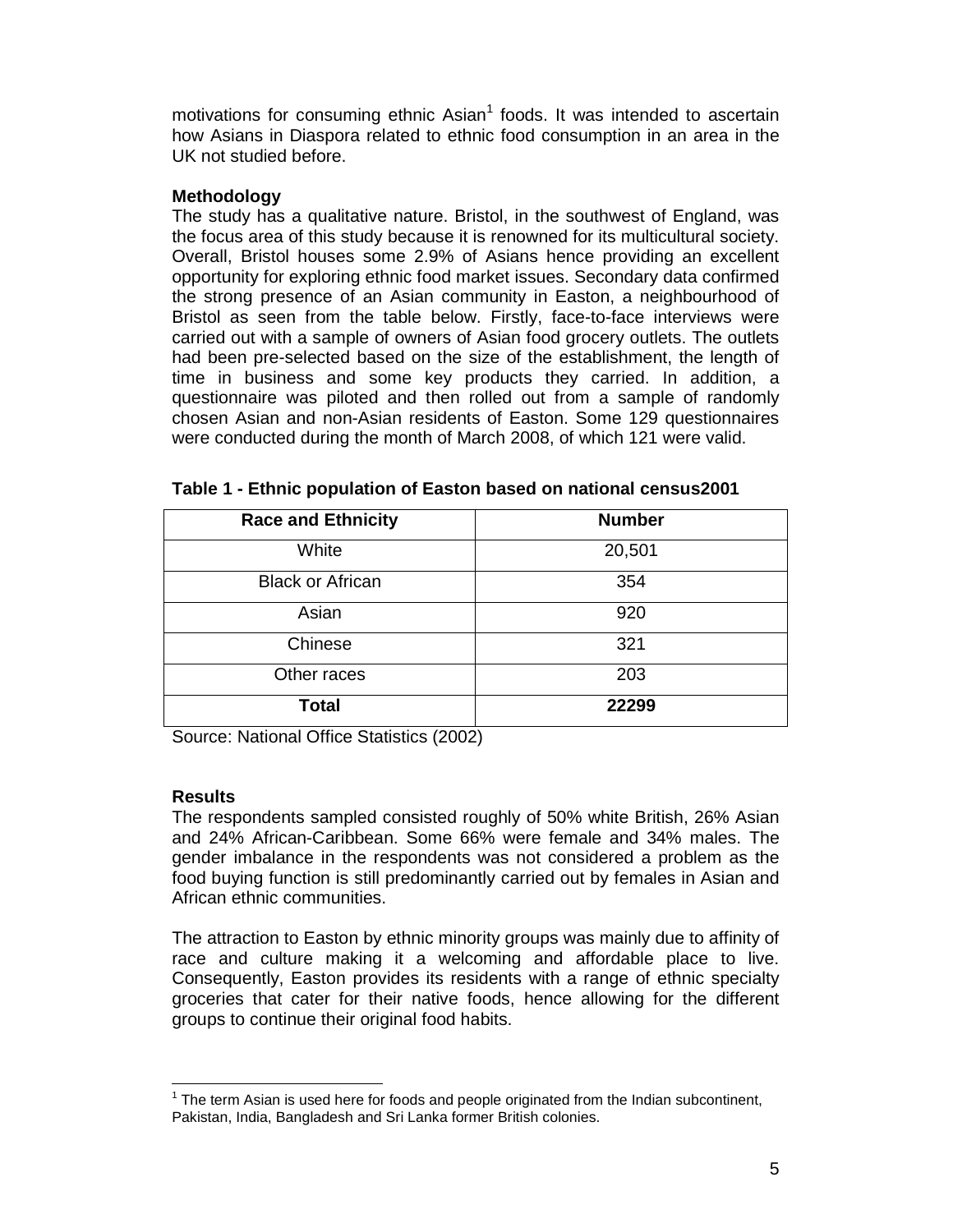Due to the presence of diverse cultures and different food habits in Bristol, the host population, the ethnic white British, have enjoyed eating spicy Asian foods. Different types of spices and condiments in Asian foods was considered exotic, enticing and full of flavour. Contrary to Jamal's findings in the northwest, a minority considered Asian foods as being oily (6%). The overall attribute for attraction for Asian foods was affordability at 36% of the responses.

The availability of Asian foods was not considered a problem. On the one hand, British foods were considered 'easy to prepare', 'healthy' but expensive. On the other hand, Asian foods were perceived as convenient, more varied and cheaper. The majority of respondents have indicated they purchased the ingredients and cook at home. This was followed closely by the purchase of 'take-aways', with a minority preferring to go to a restaurant. Almost half of the sample indicated they consumed some sort of Asian food at an everyday basis, with lunch and dinner being the preferred times for the consumption. No one indicated that they consumed Asian foods for breakfast.

### **Conclusions**

Product availability was an important determinant in ethnic food preference. It was not possible to ascertain whether product development and innovation was an important factor for the respondent in Easton. Evidence suggested that since Asian groceries are purchased largely for home preparation followed by 'take-aways', the consumer demand for more premium ethnic range products could not be proved.

Access to foods of the people's original countries is perceived as facilitating the adaptation of new migrants to a host country, being the main reason Easton act as a main catalyst for migrants.

The respondents also suggested what Jamal categorised as ethnic consumers being 'skilled navigators who frequently engaged in culture swapping to sample the many tastes' (Jamal, 2003). Asian, African and British consumers often experience each others' foods. This confirms Hirschman's (1981) hypothesis as individuals relate towards an ethnic group in degrees. Moreover, this confirms the idea that 'the degree of a person's ethnic identification should largely determine the level of commitment the person experiences regarding the norms of the group (Hui et al., 1998).

In the literature, consumers are likely to use the consumption process as materials with which to construct and maintain multiple and coexisting identities. As also identified in Aguiar (2008), ethnic food consumption in Easton is indeed an expression of identity reflected in the of sense of community, the sharing of aesthetic experiences and the ability to feel emotion together and through a sense of common customs, language, religion, values, morality, and etiquette (Webster, 1999).

The adoption rate for consuming 'the other's' foods is lower regarding the older population. However, the young are more prone to acculturation. The role of the Asian grocery owner in retailing ethnic foods in Easton could not be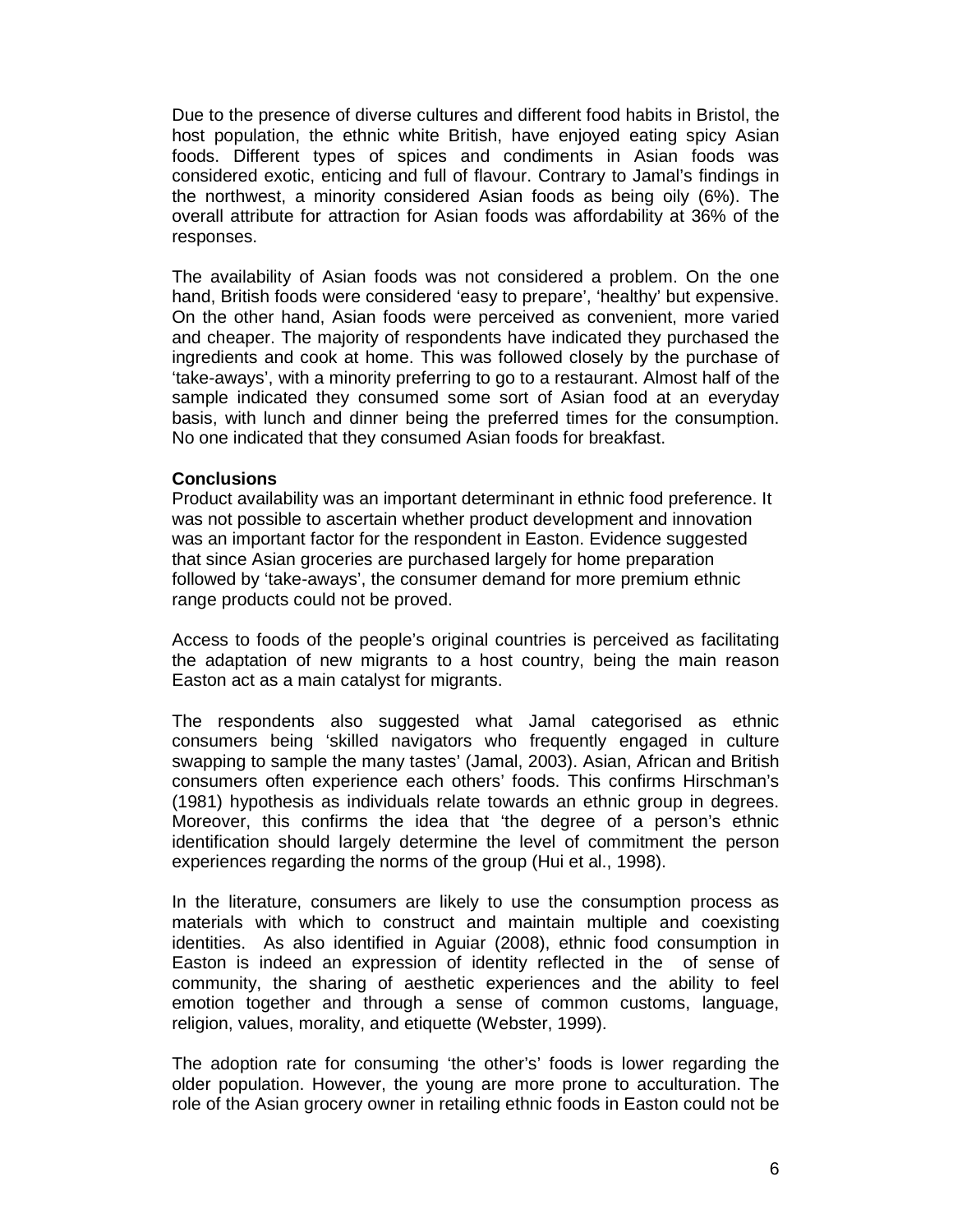underestimated. Retailers could be viewed as cultural intermediaries facilitating experiences of multiple identities as suggested by Solomon et al. (2006). Moreover, greater possibilities of purchasing ethnic foods have allowed for economies of scale in the supply side, which have caused prices to go down. This has benefited all consumers.

Far from exhausting the topic, this study is a snapshot of the existing market dynamics in respect of one product category and one market segment in the Bristol area. This research provides an insight for managers of niche and ethnic categories. Future research would enable the exploring of many more and diverse aspects of ethnic consumption which could not be explored here.

### **References**

- Aguiar (2008) Being, belonging and becoming: cachaça and the Brazilian ethnic market in the UK. In Conference proceedings of the  $1<sup>st</sup>$  International Conference of Portuguese-speaking Diaspora: transnational relocations, identities and integration. The University of Southampton. 26-27 June. Southampton. England.
- Andreasen, A.R. (1990), Cultural interpenetration: a critical consumer research issue for the 1990s. Advances in Consumer Research, Vol. 17, Association for Consumer Research, Provo, pp. 847-849.
- Belasco, W. (2008) Food: the key concepts. Chapter 2. Identity: are we what we eat? Berg.
- Blake, J. (1999) Overcoming the 'value–action gap' in environmental policy: tensions between national policy and local experience, Local Environment, 4(3), pp. 257–278.
- Church, S.; Gilbert, P. and Khokhar, S. (2005) Ethnic groups and foods in Europe. Eurofir Sysnthesis Report. No.3.
- Fishbein,M. and Ajzen, I (1975) Belief, attitude, intention and behaviour: an introduction to theory and research. Reading, MA: Addison-Wesley
- Glock, C. and Nicosia, F.M. (1964), Use of sociology in studying consumption behaviour. **In**, Hui, M.K., Laroche, M. and Kim, C. (1998) A typology of consumption based on ethnic origin and media usage. The European Journal of Marketing. Vol. 32, No. 9 -10, pp. 868-883.
- Hamid, F. and Sarwar, T. (2004), Global nutrition: a multicultural pack. **In**, European Food Information Resources (2007). Ethnic foods, [on-line] Available from: http://www.eurofir.net/public.asp?id=4291. Date accessed: 14/12/2007.
- Herne, S. Research on food choice and nutritional status in elderly people: a review. British Food Journal. Vol. 97:12-29. 1995.
- Hirschman, E.C. (1981), American Jewish ethnicity: its relationship to some selected aspects of consumer behaviour. Journal of Marketing, Vol. 45, No.3, Summer, pp.102-110.
- Hui, M.K., Laroche, M. and Kim, C. (1998), A typology of consumption based on ethnic origin and media usage. The European Journal of Marketing, Vol. 32, No. 9-10, pp. 868-883.
- Jamal, A. (1998), Food consumption among ethnic minorities: the case of British-Pakistanis in Bradford, UK. British Food Journal. Vol. 100, No. 5, pp. 221-227.
- Jamal, A. (2003) Retailing in a multicultural world: the interplay of retailing, ethnic identity and consumption. Journal of Retailing and Consumer Services, Vol 10 (1): pp. 1-11.
- Keynote (2009) Ethnic foods report. April. Keynote.